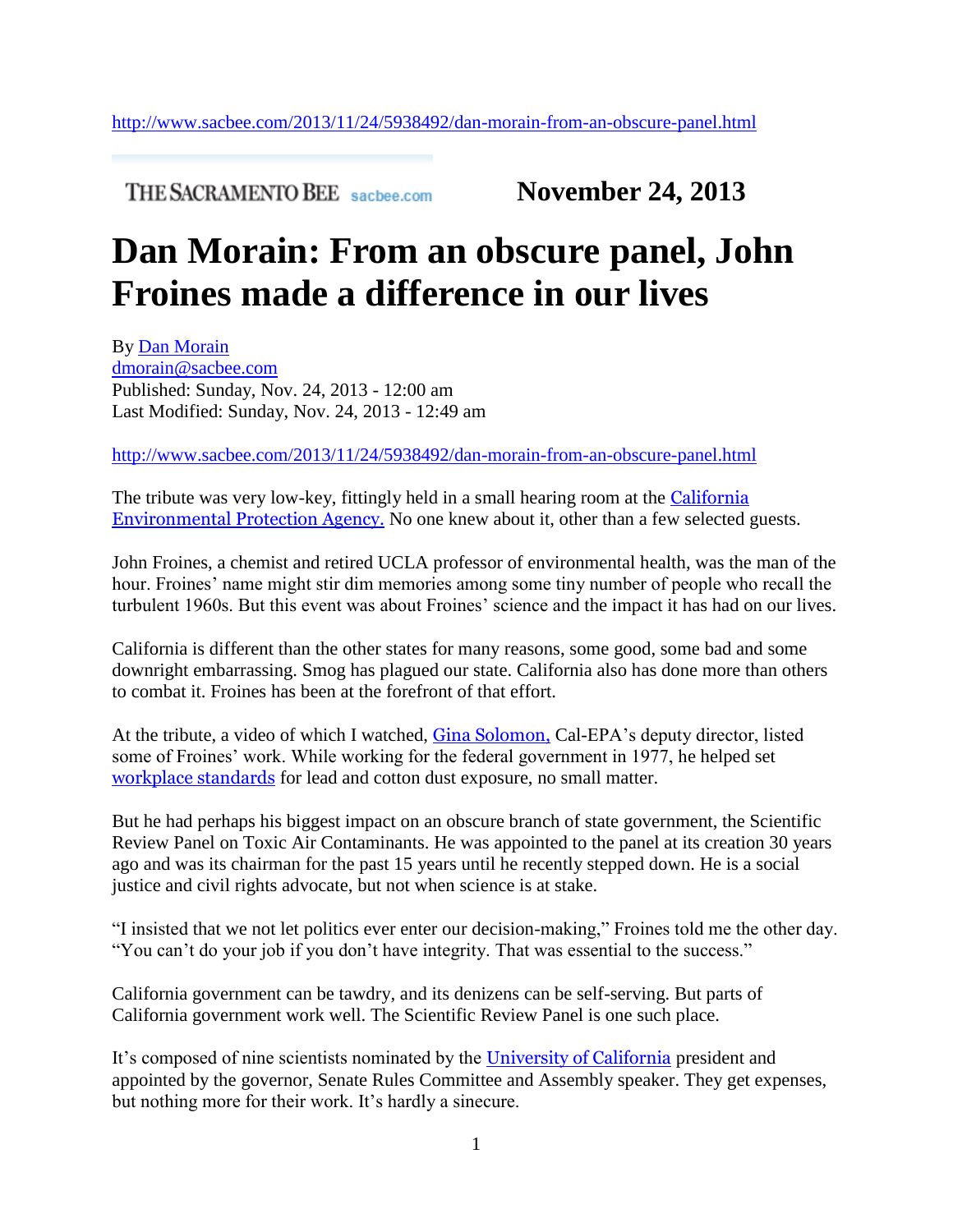Over the decades, the nine-member panel has reviewed 450 assessments on a witch's brew of toxins: Chloropicrin, methidathion, metam sodium, benzene, [tobacco smoke,](http://topics.sacbee.com/tobacco+smoke/) endosulfan, and many other pesticides and air contaminants that are potential carcinogens, genotoxins, neurotoxins, or all of the above.

The panel reviews other scientists' work, draws conclusions and turns over its best assessment to such regulators as the [California Air Resources Board](http://topics.sacbee.com/California+Air+Resources+Board/) and Department of Pesticide Regulation to develop policy.

In 1984, the panel reviewed the gasoline additive benzene, and concluded it was linked to cancer. That led the state to require vapor retrieval systems at gas stations, otherwise known as those rubber fitting on the nozzles.

In 1998, the panel concluded that diesel exhaust causes human cancer. The air board continues to work on ways to rid the air of diesel exhaust.

"We always had unanimous decisions, and that doesn't happen much any more," Froines said. "It had to be a group decision."

The Scientific Review Panel was created by legislation in 1983 by then Assemblywoman Sally Tanner, a Democrat from the [San Gabriel Valley,](http://topics.sacbee.com/San+Gabriel+Valley/) where the summer air at the time was especially bad. The law recognizes that there is uncertainty. The panel doesn't need to conclude beyond all doubt that a pollutant is toxic.

"Our job is to determine if is chemical is toxic, and if so how bad," said Stanton Glantz, a UC San Francisco medical school professor and a [panel member.](http://topics.sacbee.com/panel+member/) "Our job is to come up with best reading of the science and hand it off to the regulators.

Glantz recalled a meeting in which trucking representatives who depend on diesel engines warned that the panel's assessment that diesel exhaust causes cancer could ruin the economy.

Glantz remembers Froines responding by saying that the economic impact wasn't in his purview. His job and that of the panel was to assess the health risk and provide an honest assessment to policymakers.

It doesn't get much more honest than what Froines wrote in his letter to the air board about the panel's diesel findings: "Based on available scientific information, a level of diesel exhaust

exposure below which non carcinogenic effects are anticipated has not been identified."

Not surprisingly, interests groups have struck back.

In 2009, the conservative Pacific Legal Foundation sued the state on behalf of dump truck owners, contractors and the [construction industry.](http://topics.sacbee.com/construction+industry/)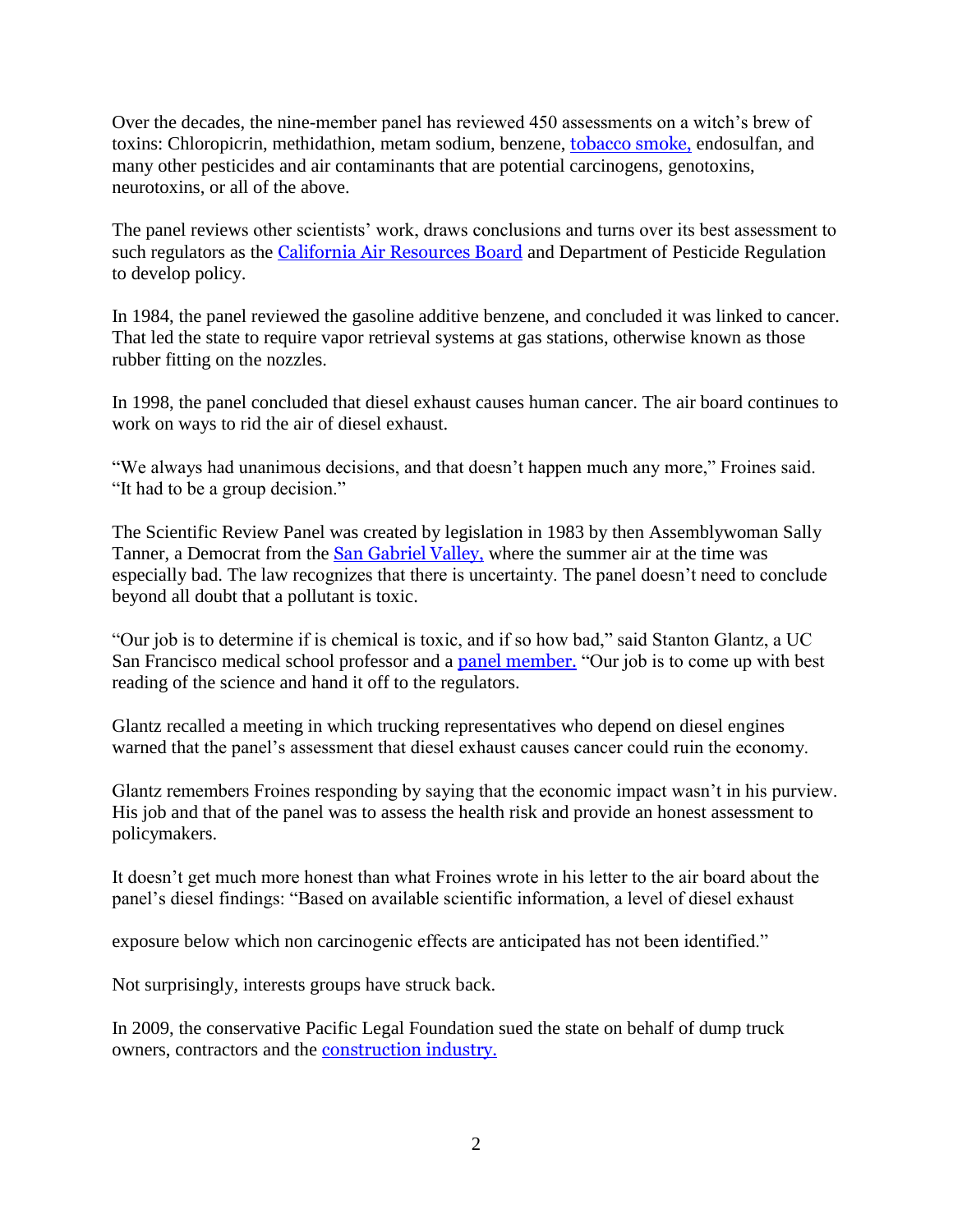The suit warned that [California Air Resources Board](http://topics.sacbee.com/California+Air+Resources+Board/) regulations would have a "strongly negative effect" on the industry. But rather than directly attack the regulations, the suit sought to disrupt the Scientific Review Panel, which issued the assessment that led to the regulations.

The suit contended that the state failed to follow its own rules in the appointment of Scientific Review Panel members, Froines among them. The state settled by paying \$4,000 in attorneys fees and agreeing to go about its procedure correctly. Assembly Speaker John A. Pérez ultimately reappointed Froines.

At 74, Froines has relinquished his position on the panel and is receiving accolades. He traveled to Italian town of Capri two months ago to accept the Ramazzini Award, prestigious among scientists who dwell in the world of occupational and environmental health. The award committee called him a "public health hero."

Earlier, the [California Air Resources Board](http://topics.sacbee.com/California+Air+Resources+Board/) honored his "significant contributions toward improving [air quality,](http://topics.sacbee.com/air+quality/)" and Physicians for [Social Responsibility](http://topics.sacbee.com/Social+Responsibility/) in [Los Angeles](http://topics.sacbee.com/Los+Angeles/) recognized his "courageous commitment to scientific integrity."

It could have turned out differently.

Froines, educated at [UC Berkeley](http://topics.sacbee.com/UC+Berkeley/) and Yale, was among the anti-Vietnam War protesters who disrupted the 1968 Democratic [National Convention.](http://topics.sacbee.com/National+Convention/) He was indicted in the Chicago 7 case, tried on a variety of charges related to inciting the riots, and was one of two defendants acquitted.

Froines' sense of right and wrong has played a part in his life work. Poor people tend to live in closer proximity to diesel fumes; farm laborers are most likely to be exposed to dangerous pesticides.

He doesn't much like to talk about it. But he believes the issues raised in the '60s – war, civil rights, racism and poverty – "are still with us."

"He is pretty much the same way he was long ago," said [Tom Hayden,](http://topics.sacbee.com/Tom+Hayden/) a friend and one of his Chicago 7 co-defendants, who made his mark as a writer and a California state legislator. "He has anger, he has frustration. He has managed to channel that into his quest to create unassailable work."

As a young man, Froines took actions that might have helped end a senseless war. From an obscure panel, he improved Californians' lives. At the tribute, Solomon said, Californians are "healthier and the environment is cleaner" because of him.

*Follow Dan Morain on Twitter @DanielMorain*

Read more here: [http://www.sacbee.com/2013/11/24/5938492/dan-morain-from-an-obscure](http://www.sacbee.com/2013/11/24/5938492/dan-morain-from-an-obscure-panel.html#storylink=cpy)[panel.html#storylink=cpy](http://www.sacbee.com/2013/11/24/5938492/dan-morain-from-an-obscure-panel.html#storylink=cpy)